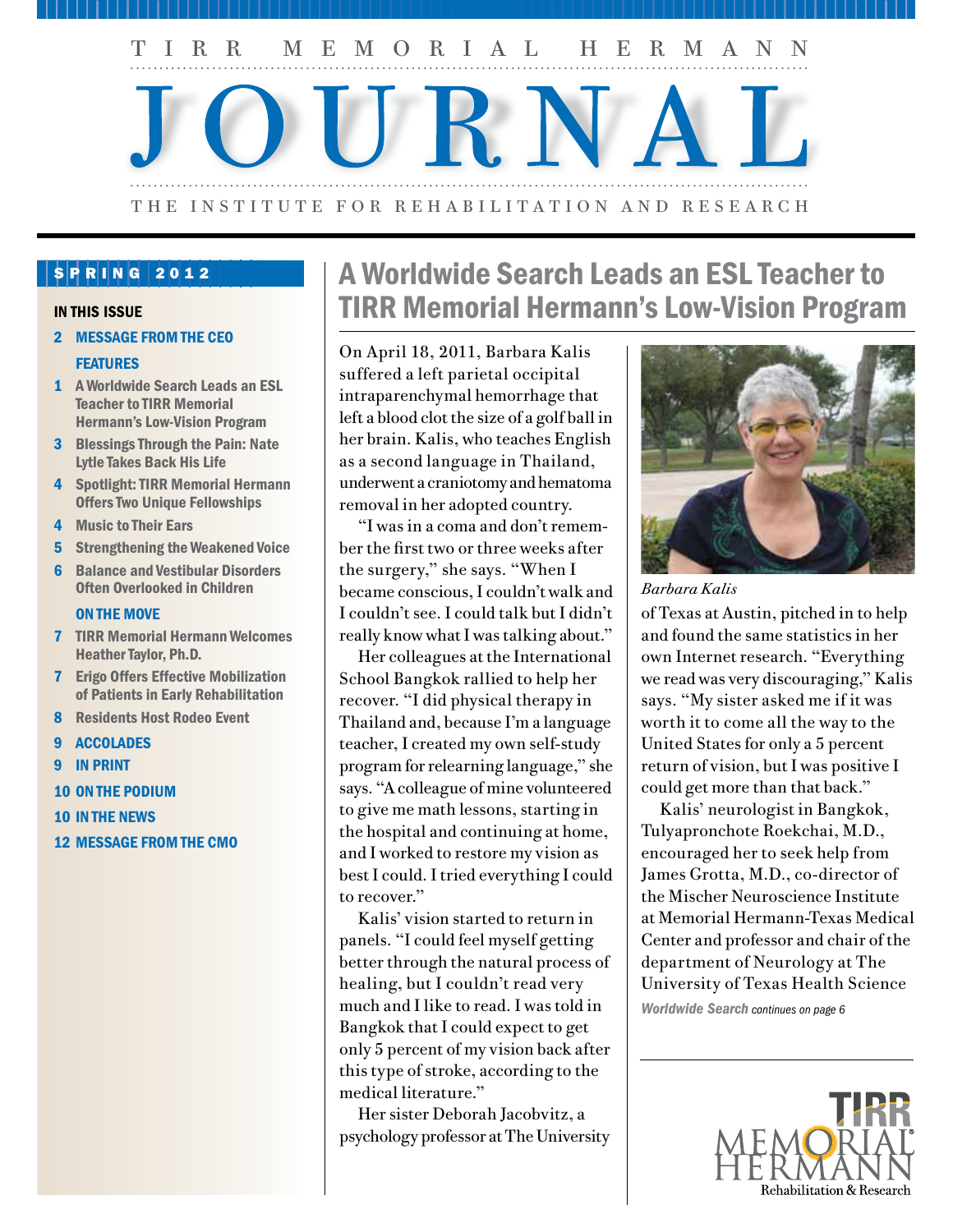Jean Berliner, P.T., D.P.T., C.B.I.S. *Physical Therapist*

Jeffrey Berliner, D.O. *Attending Physician, TIRR Memorial Hermann Clinical Chief of the Spinal Cord Injury Program Medical Director of Respiratory Medicine*

Cindy Bukauskas, C.C.C.-S.L.P. *Clinical Coordinator of Speech-Language Pathology Services TIRR Memorial Hermann Adult and Pediatric Outpatient Rehabilitation*

Ana Durand-Sanchez, M.D. *Brain Injury Research Fellow*

Gerard E. Francisco, M.D. *Chief Medical Officer Chair of the Department of PM&R, UTHealth Medical School*

Sara Goel, M.D. *Third-Year Resident*

Richard Huang, M.D. *Brain Injury Administrative Fellow*

Carl Josehart *TIRR Memorial Hermann CEO*

Lisa Lewis, O.T.R. *Occupational Therapist*

Amy Marroquin, M.T.-B.C., N.M.T. *Neurologic Music Therapist*

Maegan Morrow, M.T.-B.C., N.M.T. *Neurologic Music Therapist*

Mark Sherer, Ph.D., A.B.P.P., F.A.C.R.M. *Senior Scientist Director of Research and Director of Neuropsychology Clinical Professor of PM&R, Baylor College of Medicine*

Heather Taylor, Ph.D. *Director of Spinal Cord Injury Research*

Diane Wege, P.T., N.C.S. *Therapy Manager Program Manager for Brain Injury and Stroke Programs*

Julie Welch, P.T., N.C.S. *Physical Therapist*

## FEATURED IN THIS ISSUE **MULTIPLE IN THE AND ALL AND MESSAGE FROM THE CEO**

This spring we have much to look forward to at TIRR Memorial Hermann. In May we broke ground on the construction of our new research center, made possible by the generosity



of philanthropic donors. When the three-story, 42,000-squarefoot facility is completed next spring, it will allow us to gather all of our research pro-

*Carl E. Josehart, CEO*

grams under one roof on our Campus, encouraging daily collaboration between our divisions of research and between research and clinical staff.

Among those programs is our new Motor Recovery Research Lab, where physicians and scientists are working together to design and construct new therapeutic devices, including robotic exoskeletons to assist patients with natural motions that are no longer possible after traumatic brain injury or spinal cord injury. We're also renovating new space for our growing Adaptive Technology Program, which

*TIRR Memorial Hermann Journal* is published four times a year by TIRR Memorial Hermann. Please direct your comments or suggestions to Editor, *TIRR Memorial Hermann Journal*, TIRR Memorial Hermann, 1333 Moursund, Houston, TX 77030, 713.797.7229.

Carl E. Josehart, CEO

Gerard Francisco, M.D. Chief Medical Officer

Mary Ann Euliarte, R.N., M.S.N., M.B.A., C.R.R.N. Chief Nursing Officer /Chief Operations Officer

Mark Sherer, Ph.D., A.B.P.P., F.A.C.R.M. Director of Research

Susan Thomas, Editor

Karen Kephart, Writer

Steve Stanley, Designer

will make devices approved for clinical use available to our patients.

In this issue you'll read about our new Erigo®, which has replaced the tilt table to initiate mobilization of neurological patients in the early phase of rehabilitation. When we acquired the device in January, TIRR Memorial Hermann became one of only a handful of facilities in the country offering patients a safer, more effective way to move from bed rest to standing. The Erigo also has a stepping component for use when patients are in an upright standing position.

Our view of the fundamentals of treatment following illness or injury is broad: medical recovery, physical rehabilitation, restoration of an individual's ability to participate in all aspects of life as fully as possible and cutting-edge research that will lead to the regeneration of function in new ways. We hope you'll join us in celebrating our growth in research, technology and infrastructure.

Carl E. Josehart *Chief Executive Officer TIRR Memorial Hermann*

Material in this publication may not be reproduced in whole or part without permission from TIRR Memorial Hermann.

Spring 2012

*We have opportunities for outstanding rehabilitation professionals. If you are interested in joining our team at* U.S.News & World Report's *No. 4 rehabilitation hospital, contact Monica Kinnard, recruitment consultant, at 713.797.7281 or Monica.Kinnard@memorialhermann.org All available opportunities can be viewed at memorialhermann.org.*

*www.tirrmemorialhermann.org, www.ilru.org*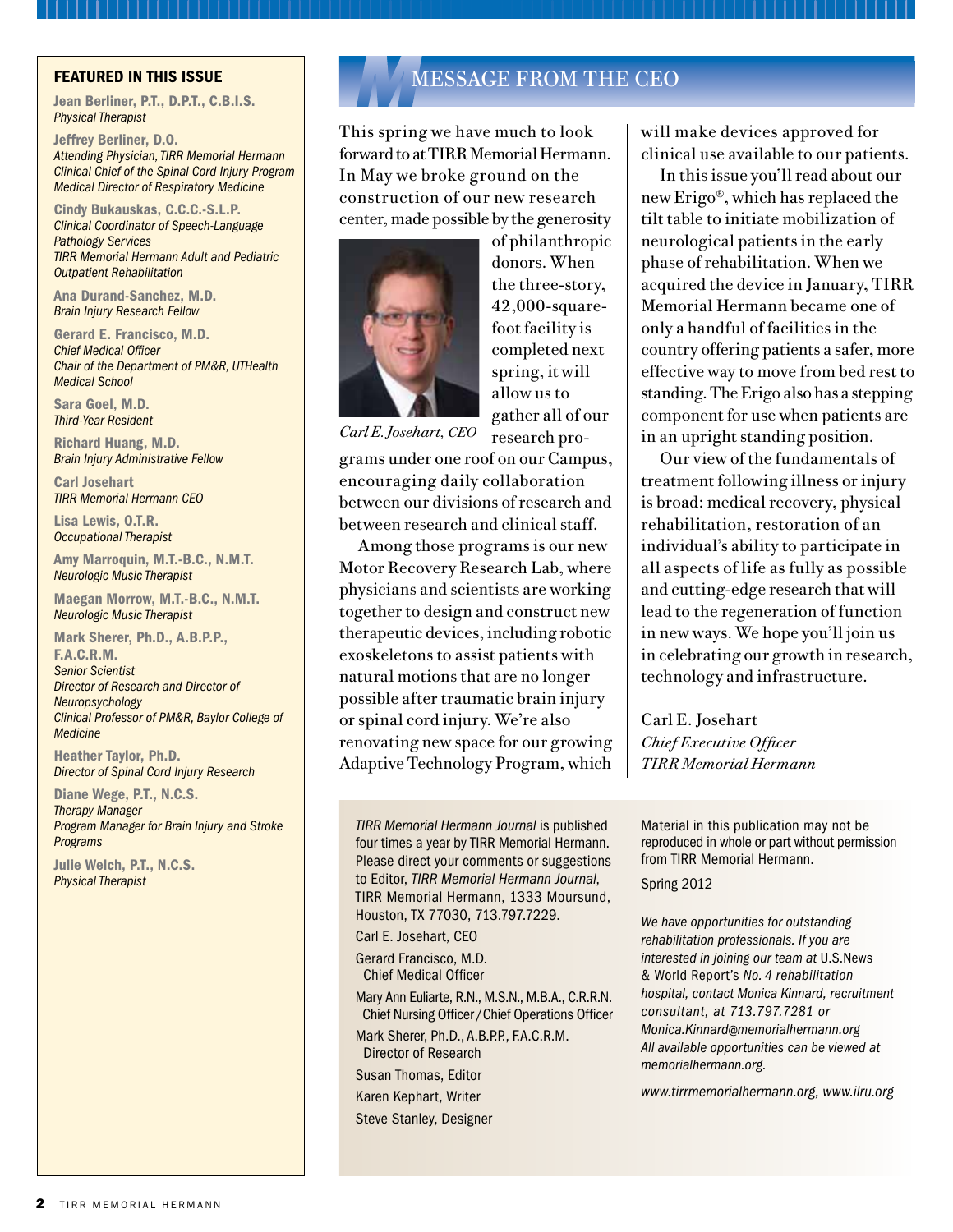#### *F*FEATURES

## Blessings Through the Pain: Nate Lytle Takes Back His Life

The doctors who originally treated Nate Lytle in 2007 were surprised that he survived. A respected Gulf Coast longboard surfer, the 23-year-old fell from a 10-foot ladder at work, hit his head on a pipe and shattered his wrist.

Conscious after the fall and accompanied by his parents, Lytle walked into an emergency center in Victoria, Texas, to have his wrist examined. While waiting to be seen, he became incoherent and had trouble holding up his head. His condition deteriorated rapidly, and he was rushed to the trauma unit and put on life support. When a CT scan revealed that a large portion of his skull was shattered, he was taken immediately to surgery. Lytle's doctors told his parents that his chances of survival were slim.

In the OR, the neurosurgeon discovered bone fragments cutting into his brain and three hematomas. During the surgery, the left side of his brain was not functioning. To everyone's surprise, he survived, but his parents were told that he would likely never walk or talk again due to the severity of his injury.

Still in a semiconscious state, he was transferred to TIRR Memorial Hermann under the care of physical medicine and rehabilitation specialist Sunil Kothari, M.D., an assistant professor of physical medicine and rehabilitation at Baylor College of Medicine. When he left five weeks later, he was walking unassisted.

Lytle remembers waking up from his semiconscious state and thinking two things. "I kept hoping a former patient would walk into my room and tell me, 'You can come back just like

I did.' I also told my parents that the only thing I knew for sure was that I had to write a book."

During his first year and a half of therapy, he started jotting down the thoughts that would eventually become the book, *More God: Seeing the Blessings Through the Pain*, written with the help of James H. Pence and released in December 2011.



*Nate Lytle at his book release*

Lytle asked TIRR Memorial Hermann CEO Carl Josehart to write an introduction to his book. Josehart wrote: "Nate's journey highlights the realities of life with a brain injury, balanced with a message of optimism and hope. Through Nate's eyes we realize that different can be good. Different can be a gift in itself. Different can ignite a passion or skill or talent individuals have yet to discover.

"This book is a testimony to his ability to see beyond his personal situation, take advantage of a lifechanging moment and create a lasting legacy to inspire others whose lives have been interrupted by disability. Nate reminds us that a disabling accident or injury can be a new beginning. His words challenge us to take back our lives – the world depends on our contributions – and to never bury our gifts or silence our voice."

Lytle decided he wanted to give back to TIRR Memorial Hermann, and he told his family, 'We're going to be those former patients who visit people going through rehab and encourage them that they, too, can regain their independence."

Accompanying him on his visits to the rehabilitation hospital is his wife of three years, Brianna Lytle, a nurse who treated him when he was hospitalized in Victoria. "I opened my eyes and saw this girl with bright eyes and a warm spirit and really nice teeth," he recalls. "Then I went back to sleep. I remember telling my parents and friends about her." He met her again at a "Pray for Nate" benefit planned by his friends when he returned home after leaving TIRR Memorial Hermann. About 2,500 people attended the benefit.

Almost a year to the day since the accident, Lytle was back on his longboard. He's spent every summer since working with other people with disabilities. "One person can look at brain injury as the end of the world," Lytle says. "I looked at it as a new beginning. I know this sounds strange, but falling and almost dying was the best thing that has ever happened to me. One of my early mentors in church told me that God never wastes a hurt. That's what I tell people when I speak at churches and hospitals. Use every struggle in life as an opportunity to serve people and serve God." $\bullet$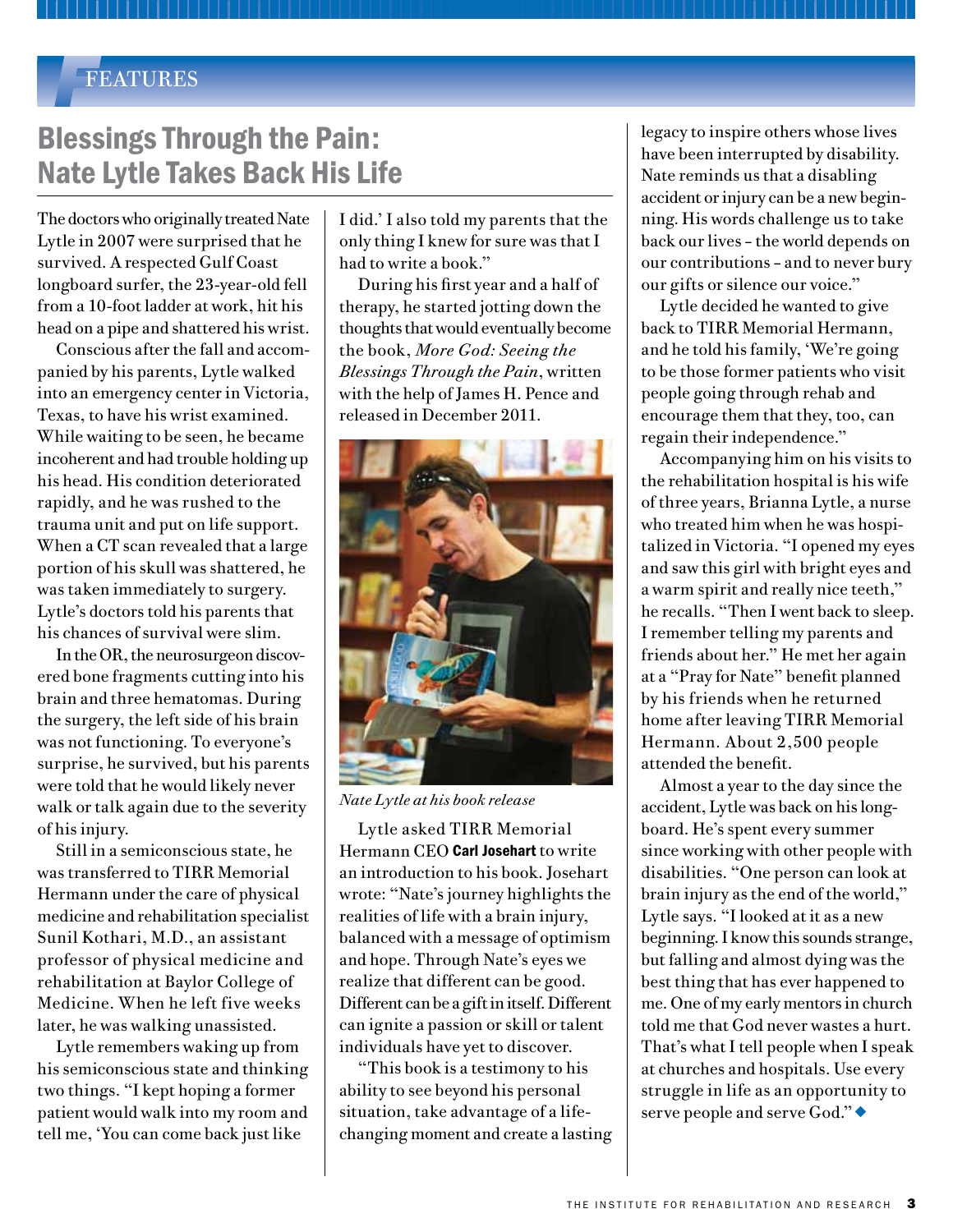# Spotlight: TIRR Memorial Hermann Offers Two Unique Fellowships

When Richard Huang, M.D., was selected last year as TIRR Memorial Hermann's first brain injury administrative fellow, he became one of the first physical medicine and rehabilitation fellows in the country to participate actively in senior-level decision-making. The fellowship is part of the rehabilitation hospital's efforts to ensure that hospitals and their affiliated physicians are more closely aligned in healthcare delivery.

Dr. Huang is co-mentored by chief medical officer Gerard Francisco, M.D., attending physician Cindy Ivanhoe, M.D., and CEO Carl Josehart, with whom he

meets at least once a month to review the administrative aspects of running a rehabilitation hospital.

"It's a unique opportunity," Dr. Huang says. "I don't know of any other fellowship that offers as close a look at the administrative inner workings of a hospital. I applied because TIRR

Houston attorney Paul Waldner arrived at TIRR Memorial Hermann unable to speak, with limited awareness of his surroundings, after suffering a heart attack that led to an anoxic brain injury. Eighteen-yearold Celeste Powell has a history of cystic fibrosis and end-stage lung disease. After receiving a lung transplant, she came to the rehabilitation hospital to learn how to increase functional movement.



*Music therapist and physical therapist working together*

These two patients and others undergoing rehabilitation at TIRR Memorial Hermann are discovering what ancient Greek philosophers believed to be true: that music can

help heal the body and soul. "Music has a universal quality that transcends all languages, cultures, creeds and social classes. Its therapeutic effects have been recognized for centuries," says neurologic music therapist Maegan Morrow, M.T.-B.C., N.M.T. "Music is a wonderful therapeutic tool because it's processed in several areas of the brain. It has connections with the areas of the brain that control speech, language and motor function. Music therapy has been shown to help coordinate movement. It has a connection with our emotional center, which allows us to identify our emotions and express what we can't easily put into words." **Music to Their Ears**  $\left| \begin{array}{c} \text{help head the body and soul. "Music} \\ \text{t} \end{array} \right|$  the brain. We align our plan of music

> TIRR Memorial Hermann has employed music therapists for more than 20 years, helping patients with traumatic brain injury, stroke, Parkinson's disease, multiple sclerosis and other disorders improve neurological deficits. "Our main objective in working with our patients is to stimulate and rebuild new connections in the brain for memory, speech and motor activities," says Morrow, who with her colleague Amy Marroquin, M.T.-B.C., N.M.T., carries a patient load of about 30 people. "Our techniques are evidence based and founded on a neuroscience model of music perception and production, and the influence of music on functional changes in different areas of

therapy with each patient's program of physical therapy, occupational therapy and speech therapy to provide support for the other disciplines."

Music therapy was an essential part of Paul Waldner's recovery process. "The only thing he responded to was music, and he was always able to sing even when he was unable to respond appropriately verbally," Marroquin says. "Music expanded into his other therapies. For instance, listening to his favorite music helped him stay on task in physical therapy and calm him when he was frustrated with his progress."

Music helped distract Celeste Powell from the intense pain she experienced in physical therapy, due to ossification in her bones. "I do a lot of deep breathing exercises with Celeste and focus on singing and hitting at targets – in this case drums," Morrow says. "She recently became interested in the piano. In general, music lifts her mood and gets her motivated to work harder in physical therapy.

"There's so much new evidence about the brain's plasticity," she adds. "By engaging the whole brain to work on language, for instance, instead of only the areas where language originates, we can take advantage of that plasticity to form new pathways for speaking, thinking and moving." $\bullet$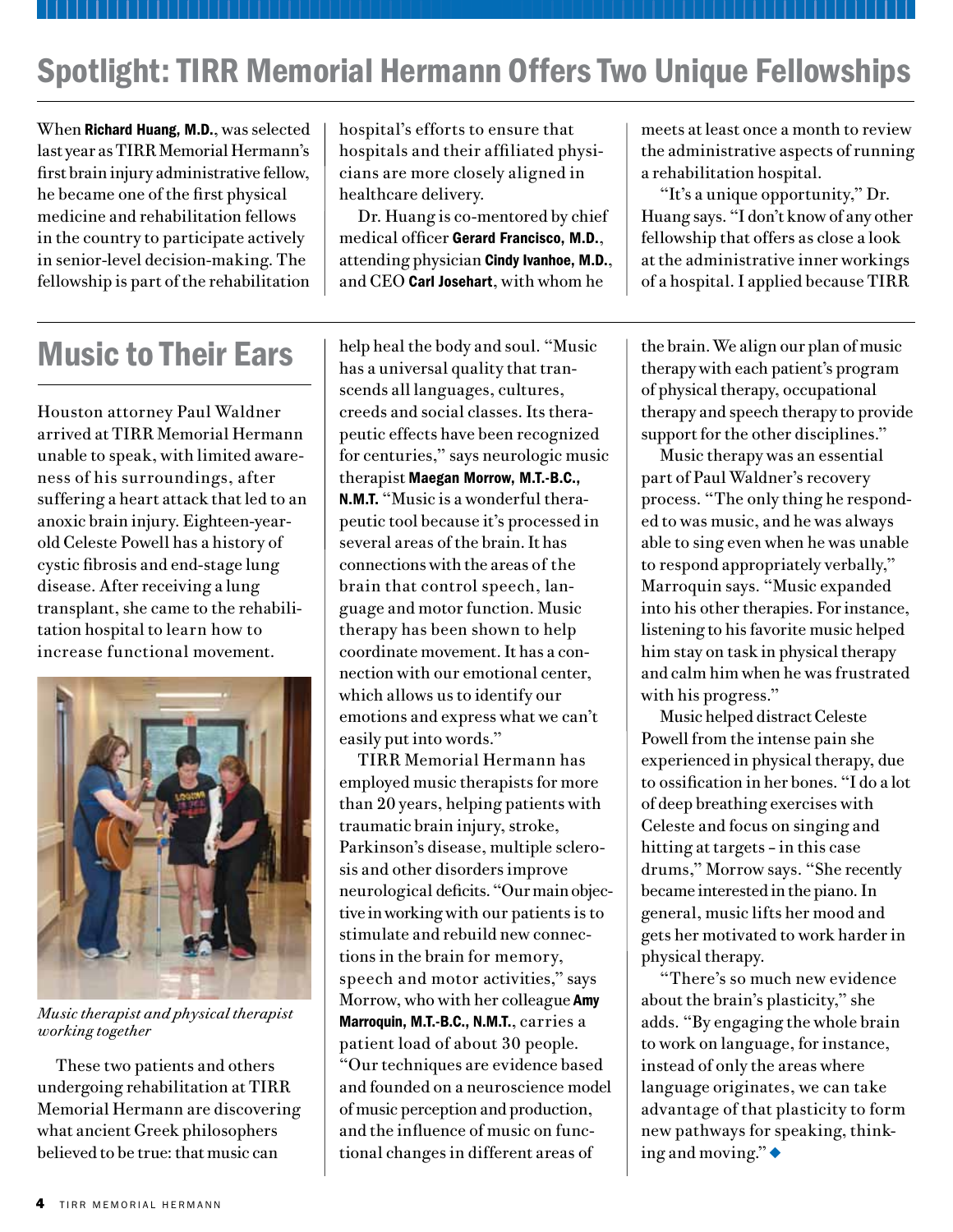Memorial Hermann is particularly strong in brain injury, and the



administrative component is teaching me skills that will ultimately help me run an inpatient brain injury unit." Dr. Huang,

*Richard Huang, M.D.*

who has developed an interest in interventional spasticity management using ultrasound-guided botulinum toxin injections, will finish his fellowship at the end of June 2012.

Ana Durand-Sanchez, M.D., was selected as TIRR Memorial Hermann's first

brain injury research fellow, beginning in October of last year. Under the mentorship of Dr. Francisco and Monika Shah, D.O., attending physician, Dr. Durand-Sanchez is conducting research related to neurorecovery,

> treatment of spasticity, unilateral versus bilateral motor training and cognitive deficits after brain injury, with a focus on blast injuries. "In most



*Ana Durand-Sanchez, M.D.*

fellowships one month of research is common," she says. "Getting two or

Strengthening the Weakened Voice We use our voices to inform, persuade and connect with other people. An estimated 28 million Americans also

rely on their voices to make a living, including singers, teachers, physicians, attorneys, ministers, nurses, salespeople and public speakers.

"Many of our clients have vocally intense occupations and may have overused their voices, resulting in a vocal nodule or other lesion," says Cindy Bukauskas, C.C.C.-S.L.P., clinical coordinator of Speech-Language Pathology Services at TIRR Memorial Hermann Adult and Pediatric Outpatient Rehabilitation. "We're trained to provide treatment that strengthens the weakened voice and to teach new voice behaviors. Our first line of attack is to help our clients learn to change their communication patterns. Creating a more normalized voice pattern helps decrease strain on the vocal organs."

TIRR Memorial Hermann's outpatient speech pathologists also work with patients who have neurological conditions that weaken the voice, resulting in decreased loudness, pitch alterations and tremor. "Neurological conditions that can negatively affect the voice include degenerative diseases, stroke, traumatic brain injury and movement disorders that may impact the muscles that support the voice or the nerve supply to the muscles and vocal cords," she says. "For patients with Parkinson's disease, we offer the Lee Silverman Voice Treatment, which has been proven effective."

Referrals to the voice program come from otolaryngologists, neurologists, cardiologists, physical medicine and rehabilitation specialists and primary care physicians. Once referred, patients undergo evaluation that includes the function of the diaphragm, the abdominal and chest muscles that generate air pressure up through the vocal cords. Pitch and loudness level

three months is relatively rare. I'm getting six months of dedicated, clinically applicable research with a lot of continuity. The fellowship is extraordinary in the availability of teams to work with and projects to participate in or lead."

Dr. Durand-Sanchez won an award for best paper by a fellow at the 2012 meeting of the Association of Academic Physiatrists: "Does the non-impaired limb help the impaired limb during bilateral motor tasks in hemiparetic stroke patients?" When she finishes her fellowship in September 2012, Dr. Durand-Sanchez will join the clinical faculty at the Indiana University department of Physical Medicine and  $Rehabilitation.$ 

are measured, and the therapists note deviations like hoarseness, breathiness, pitch breaks, vocal straining, fatigue, weak voice and inability to project voice. They also observe the musculoskeletal pattern that patients use to produce voice.

Once referred, patients undergo<br>
evaluation that includes the<br>
function of the diaphragm, the<br>
abdominal and chest muscles that evaluation that includes the function of the diaphragm, the abdominal and chest muscles that generate air pressure up through the vocal cords.

"Many patients have lived with their voice difficulties for weeks, months and even years before the evaluation and have developed maladaptive patterns that need to be addressed," Bukauskas says. "We work with them to decrease these behaviors and improve behaviors that support good vocal quality."

To refer a patient to the program, please call  $713.524.9702$ .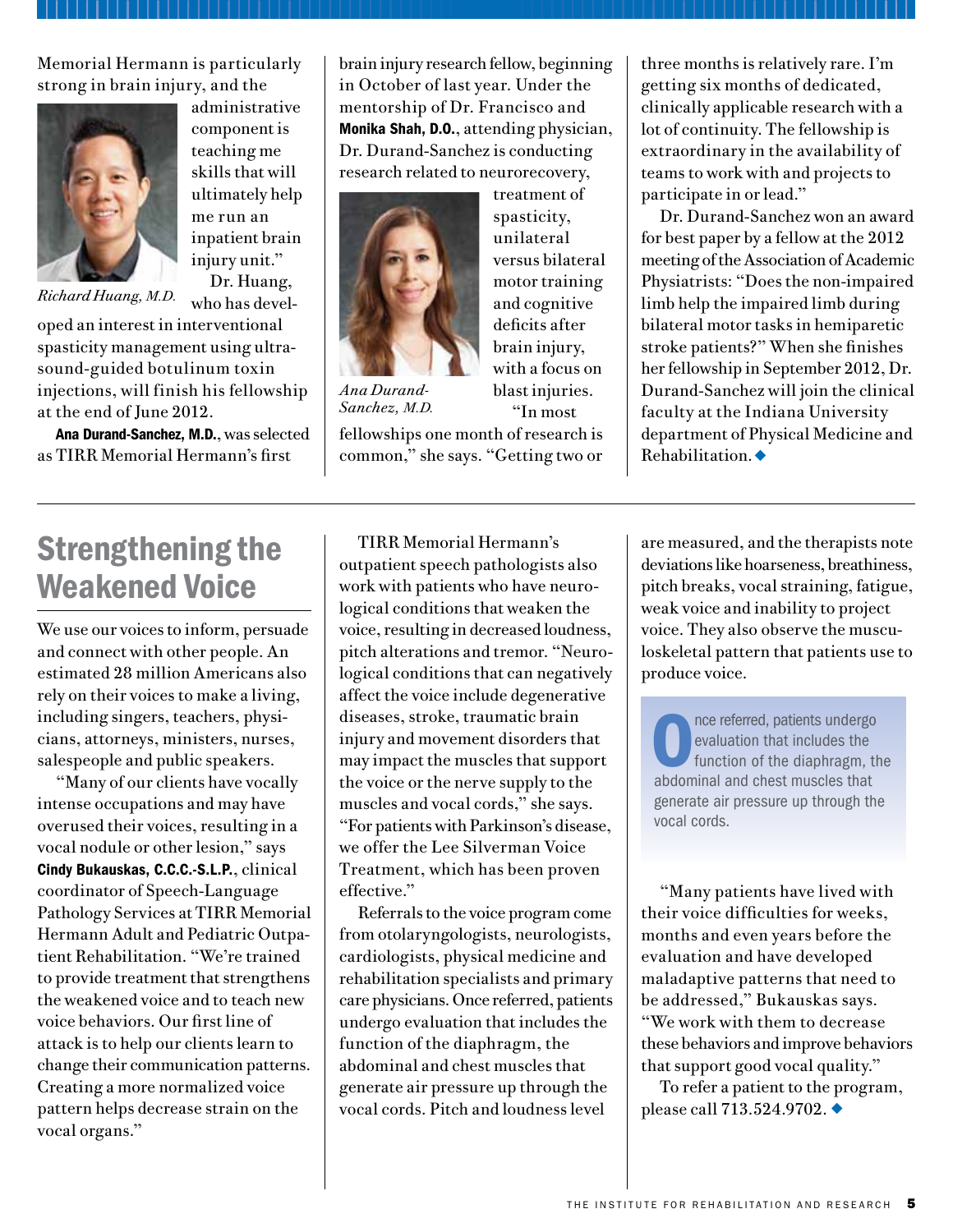## Balance and Vestibular Disorders Often Overlooked in Children

Vestibular disorders have long been recognized and treated in adults, who present with dizziness, vertigo, imbalance, gaze stability deficits or a feeling of disorientation to position in space. Now, new evidence suggests that vestibular deficits in children have been overlooked and underreported.

"We're just beginning to discover that long hospitalizations of children, *Patient on the Balance Master*



especially in the early years, can affect the development of the vestibular system," says physical therapist Jean Berliner, P.T., D.P.T., C.B.I.S. "Children aren't typically screened for vestibular disorders, which can keep them from attaining developmental milestones by affecting reading acuity, motor development and balance. Vestibular exercises can help get them back on track and bring them up to the correct developmental level."

While vestibular disorders can affect children with virtually any diagnosis, most children seen at TIRR Memorial

Center at Houston (UTHealth) Medical School. "He was offered a research position at Memorial Hermann-Texas Medical Center by Dr. Grotta and has the highest regard for his work," she says. "Dr. Roekchai practiced and taught neurology in the United States for 17 years."

When she arrived in Houston, Kalis already had appointments with Dr. Grotta, as well as with neuro-ophthalmologist Rosa Tang, M.D.; Suzanne Wickum, O.D., clinical associate professor in the University of Houston department of Optometry and director of the Neuro-Optometric Rehabilitation Service; and Lisa Lewis, O.T.R., an occupational therapist at TIRR Memorial Hermann Adult Outpatient Rehabilitation who treats patients with vision deficits. "It was funny," she says. "They all referred me to each other, but I had already made the appointments with each of them."

Dr. Grotta scheduled her for a cerebral angiogram to look for other weakened blood vessels. There were none. Dr. Tang examined her ocular system to ensure it was functioning properly, and it was. From there she went to TIRR Memorial Hermann Adult Outpatient Rehabilitation.

From mid-August 2011 through the

end of November, she worked with Lisa Lewis and other therapists. "The typical patient we see has low-vision deficits as a result of neurological impairments related but not limited to traumatic brain injury, stroke, aneurysm, Parkinson's disease or multiple sclerosis," Lewis says. "We teach adaptive and compensatory strategies to help overcome their visual deficits. Our program is unique in that we offer low-vision therapy in conjunction with traditional occupational therapy and physical therapy." *Worldwide Search continued from page 1* end of November, she worked with Kalis returned to Thailand for the

When Kalis began working with Lewis, she could see only half of her world. She also had vestibular and speech deficits. "I was walking unsteadily," she says. "Lights bothered me, and I didn't have any depth perception. I couldn't see anything on the right half of both eyes, or across the bottom of my visual field."

"She came to us very fearful of moving around," Lewis says. "Through the process of natural healing and strategies we've taught, she can navigate her environment better. Her reading has improved dramatically. It was difficult for her to read, because there were spaces missing in the visual field. She's made a huge improvement. Life gets so much easier when you can see and protect yourself visually."

month of December. By the time she left, Dr. Tang's examination showed that she had regained 95 percent of her vision in the right eye and 100 percent in the left. "Lisa is just amazing," Kalis says. "She was very creative in coming up with exercises that would make me stretch my eyes. She understood what I needed and tailored it exactly to me. I was able to read five books between August and December."

Kalis returned to TIRR Memorial Hermann in January 2012 for another month and a half of vision therapy. "The injury to my parietal lobe caused me to lose my visual memory and my ability to sequence words and letters," she says. "My visual memory is coming, coming, coming, but it's still not 100 percent there."

Kalis, who returned to Thailand in February, says she's very appreciative of TIRR Memorial Hermann. "It was hard for me to find a good program. The therapists at TIRR Memorial Hermann have all been so encouraging. I always left there feeling very positive. To watch all the patients there getting better together gave me a wonderful feeling." $\bullet$ 

*Barbara Kalis returned to her teaching position in mid-March.*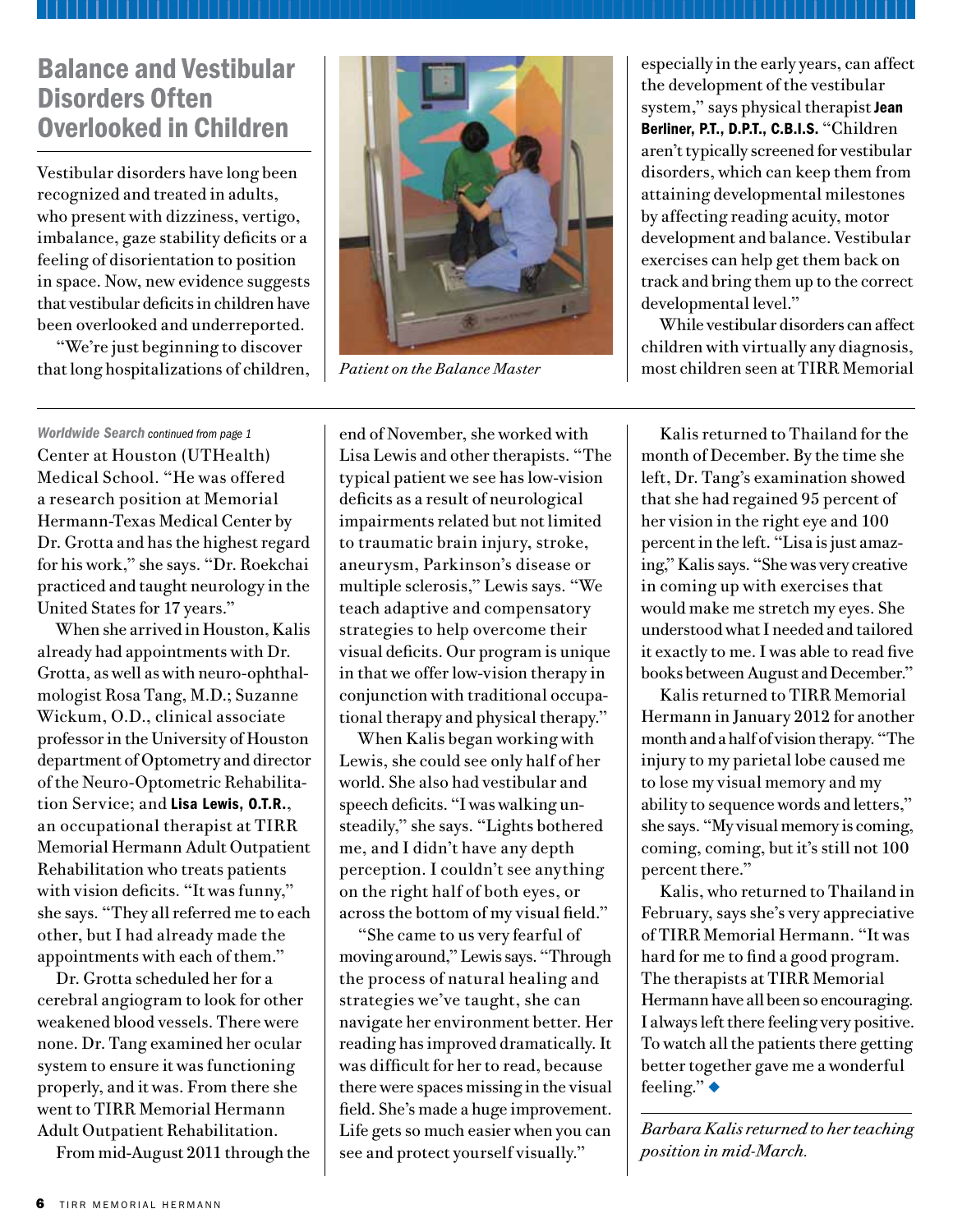Hermann Pediatric Outpatient Rehabilitation have deficits caused by traumatic brain injury, cerebral palsy, brain tumors or hearing loss. "Benign paroxysmal vertigo of childhood (BPVC) is a fairly common condition of unknown etiology that may have a genetic or familial link," Berliner says. "It often goes undiagnosed and treatment can significantly improve function."

New evidence suggests that<br>
vestibular deficits in children<br>
have been overlooked and<br>
underrenorted vestibular deficits in children have been overlooked and underreported.

"Client history and symptoms guide the initial evaluation, and therapists consider the duration of symptoms, the duration of vertigo, how frequently the child experiences symptoms and the positions in which the symptoms occur," she says. "We use infrared goggles, pediatric balance and developmental assessments and other vestibular clinical tests, working closely with neurologists and otolaryngologists to develop the best treatment plan for the child."

The center also offers balance assessments and a variety of treatments for simple balance problems, including the SMART Equitest® Balance Manager, which allows clinicians to assess and treat specific sensory systems, as well as promoting motor planning strategies and movement patterns such as ankle, hip or stepping strategy. This comprehensive approach is combined into the child's plan of care, which may also include gaze stabilization, visual dependence exercises, otolithic recalibration exercises, somatosensory dependence exercises and ocular tracking exercises, as well as traditional gait and functional training to build confidence in daily activities.

For more information, please call  $713.524.9702.$ 

## *O*ON THE MOVE

## TIRR Memorial Hermann Welcomes Heather Taylor, Ph.D.

Heather Taylor, Ph.D., has joined the staff of TIRR Memorial Hermann as director of spinal cord injury research. In her new role, she will lead and build the SCI research program and conduct research on other physically disabling conditions, with an emphasis on both adult and pediatric patients.



Dr. Taylor holds dual appointments at The University of Texas Health Science Center at Houston (UTHealth) Medical School. She is an adjunct

*Heather Taylor, Ph.D.*

associate professor in the department of Physical Medicine and Rehabilitation and an assistant professor in the department of Pediatrics, division of Developmental Pediatrics.

She received her doctorate in counseling psychology at the University of Houston in 2001, and completed a post-doctoral residency in health and rehabilitation psychology at Baylor College of Medicine. Prior to earning her degree, she completed a pre-doctoral residency in clinical neuropsychology at The University of Texas Medical Branch at Galveston.

Dr. Taylor has expertise in spinal disorders, including spina bifida and spinal cord injury. She has served as principal investigator or co-principal investigator on projects funded by the National Institutes of Health, National Institute of Neurological Disease and Stroke, National Institute on Disability and Rehabilitation Research, National Institute for Child Health and Development, Canadian Institute of Health Research and the UTHealth Medical School. She is the coauthor of more than 20 peerreviewed journal articles that have appeared in the *Archives of Physical Medicine and Rehabilitation, Early Education and Development, Journal of the International Neuropsychological Society, Infant Behavior and Development, Journal of Psychopathology and Behavioral Assessment, Rehabilitation Psychology, Journal of Applied Developmental Psychology, Developmental Psychology* and *Women's Health Issues*, among others.

## Erigo Offers Effective Mobilization of Patients in Early Rehabilitation

Mobilization of neurological patients in the early phase of rehabilitation helps support their physical health and prevents secondary complications that can be caused by immobility. At TIRR Memorial Hermann, an advanced piece of equipment called the Erigo® has replaced the tilt table to initiate standing with patients. When the rehabilitation hospital acquired the Erigo in January, it became one of only a handful of facilities in the country offering patients a safer, more effective way to move from bed rest to standing.

"Patients with neurological injuries who are confined to bed for long periods of time tend to have orthostatic hypotension when they are moved to a standing position due to blood pooling in their lower extremities," says neurologic certified specialist Julie Welch, P.T., N.C.S. "Patients have to be re-adapted slowly to an upright position. With the Erigo we can get them upright and mobilized much faster."

*On the Move continues on page 8*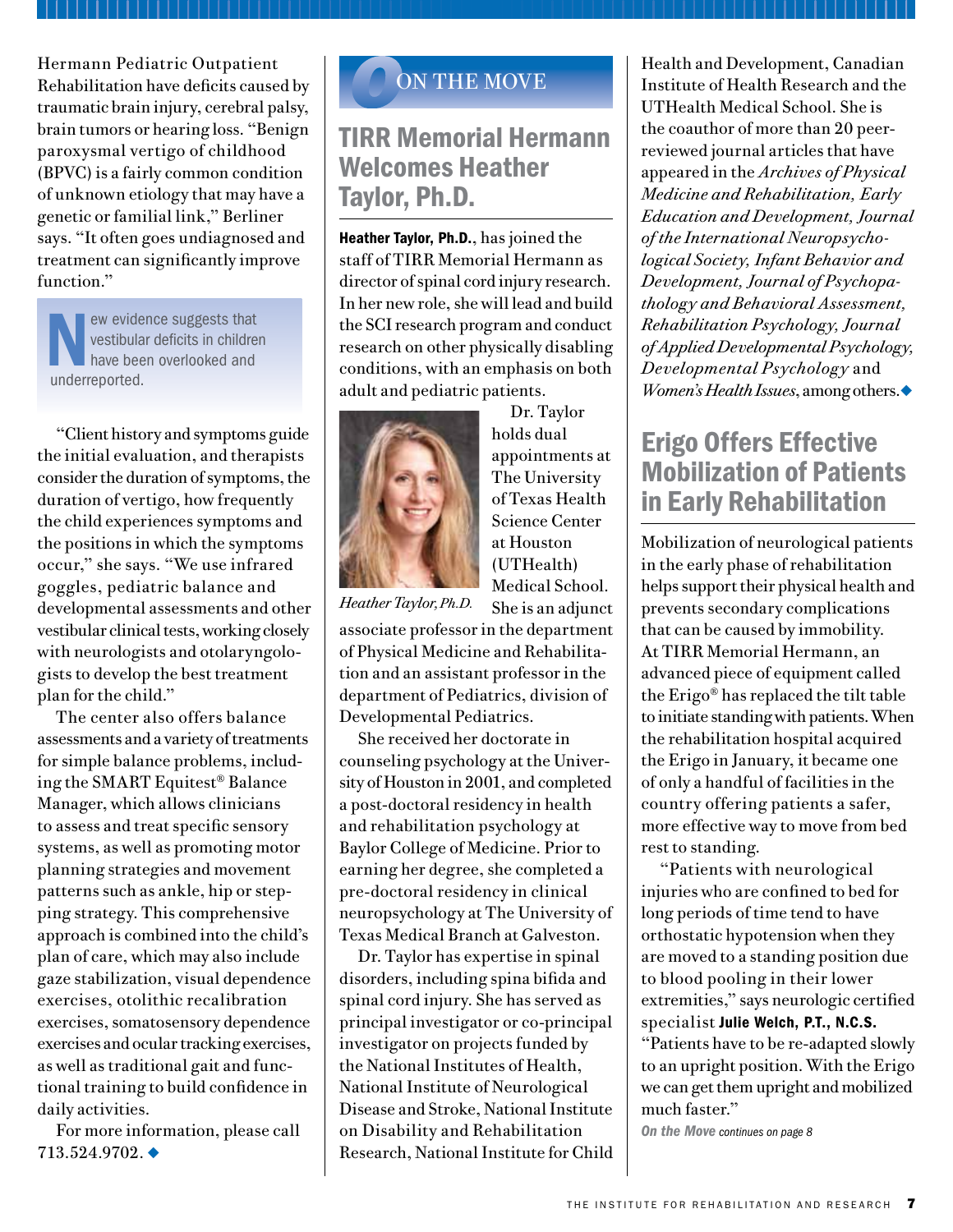Designed by Hocoma, the Erigo combines a continuously adjustable tilt table with a robotic stepping mechanism, enabling early intensive therapy. It combines three established therapies into one piece of equipment – verticalization of the patient through a 0- to 80-degree tilt range, intensive movement therapy, and cyclic loading and unloading of the lower extremities. A single therapist can operate the device.

When the rehabilitation<br>hospital acquired the<br>in January, it became<br>of only a handful of facilities in hospital acquired the Erigo in January, it became one of only a handful of facilities in the country offering patients a safer, more effective way to move from bed rest to standing.

Benefits to patients include activation of the cardiovascular system, improvement of functioning of other organ systems, intensive sensory stimulation and reduced risk of secondary complications caused by immobility. The Erigo may also improve alertness in patients in a minimally conscious state.

"The addition of the stepping component while minimally conscious patients are in an upright standing position seems to increase arousal in these patients, and could improve their ability to follow commands," says Diane Wege, P.T., N.C.S., program manager for the Brain Injury and Stroke Programs. "The technology meets a specific need of patient populations at TIRR Memorial Hermann by allowing patients with brain injury and spinal cord injury to progress to standing programs much more quickly than they would on a traditional tilt table. Currently, our experience with the device is anecdotal, but we plan to begin formal collection of data on outcomes."



*Patient on Erigo*

The Erigo complements other equipment available at TIRR Memorial Hermann, including the FES RT300 leg system, which allows patients to stimulate up to 10 muscle groups while cycling securely from a wheelchair to stimulate the legs and trunk; and the Armeo®, which accelerates rehabilitation by combining an adjustable arm support with a highly sensitive hand grip and motivating simulations of activities of daily living. The device provides gravity compensation for the impaired arm and allows patients to move successfully and improve  $residual$  neuromuscular control.  $\blacklozenge$ 

## Residents Host Rodeo Event

TIRR Memorial Hermann patients and their families enjoyed a day of festivities, food, live music, prizes, family fun and games when residents sponsored the hospital's first Rodeo Carnival, held just before the annual Houston Livestock Show and Rodeo kicked off in March.

culture in Houston," says Sara Goel, M.D., a third-year resident and key organizer of the event. "We knew many of our patients and families would not be able to attend this year, so we decided to bring a rodeo to them."

ctivities included a beanbag<br>toss, face painting, volleyball<br>milk can toss, miniature golf,<br>Texas Hold-Em Poker a mock bull ric toss, face painting, volleyball, milk can toss, miniature golf, Texas Hold-Em Poker, a mock bull ride and a dunking booth, all held in the cafeteria and main gym.

The idea for the rodeo came to Dr. Goel early last fall, when she was rounding. "I saw a teenager with a brain injury who was depressed because she couldn't do what others could do. I thought that we as residents could do more to help our patients from a non-medical perspective by introducing something fun."



*Carl Josehart, CEO, in the dunking booth*

Activities included a beanbag toss, face painting, volleyball, milk can toss, miniature golf, Texas Hold-Em Poker, a mock bull ride and a dunking booth, all held in the cafeteria and main gym.

"It was a huge success," Dr. Goel says. "We got a lot of good feedback from patients, sponsors and administration, who were happy with the outcome. I hope it becomes an annual event." $\blacklozenge$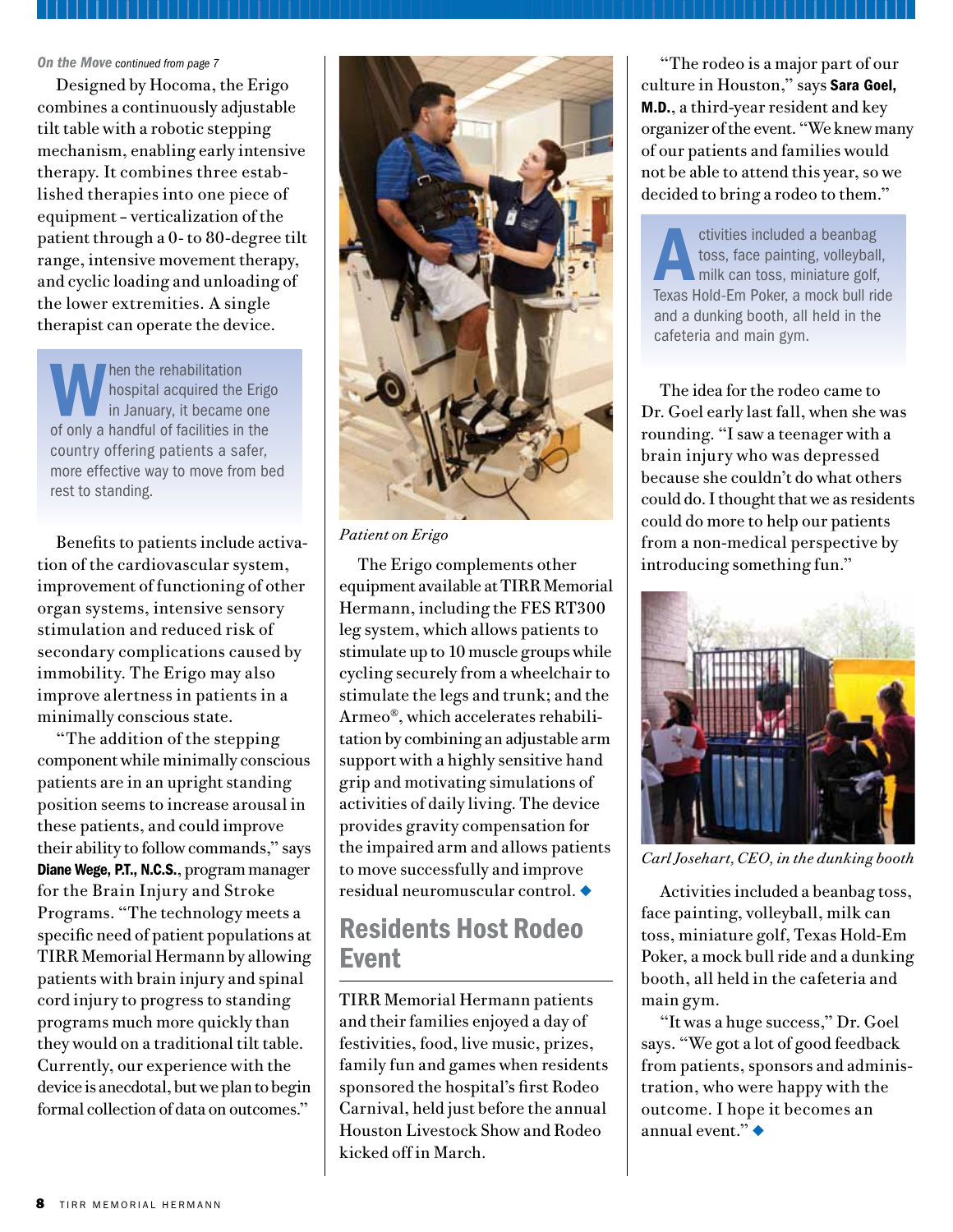

## TBIMS Study Published in the *New England Journal of Medicine*

TIRR Memorial Hermann senior scientist, director of research and director of neuropsychology, Mark



Sherer, Ph.D., is a coauthor of a groundbreaking study on the effectiveness of amantadine in vegetative and minimally conscious states. The article,

*Mark Sherer, Ph.D.* 

entitled "Placebo-controlled trial of amantadine for severe traumatic brain injury," appeared in the March 1, 2012, issue of the *New England Journal of Medicine*<sup>1</sup> .

In the study showed that daily<br>doses of a drug we use to trea<br>Parkinson's disease significantly<br>improved function in severely brain**he study showed that daily** doses of a drug we use to treat Parkinson's disease significantly injured people thought to be beyond the reach of treatment.

The landmark, National Institute on Disability and Rehabilitation Research-funded Traumatic Brain Injury Model Systems Collaboratives grant study was reported on in articles that appeared in the *New York Times* and the *Washington Post*.

"The study showed that daily doses of a drug we use to treat Parkinson's disease significantly improved function in severely brain-injured people thought to be beyond the reach of treatment," Dr. Sherer says. "While improvements were modest, they were meaningful. We're hoping our findings will be a

turning point in the understanding and treatment of people with severe traumatic brain injuries."

1 Giacino JT, Whyte J, Bagiella E, Kalmar K, Childs N, Khademi A, Eifert B, Long D, Katz DI, Cho S, Yablon SA, Luther M, Hammond FM, Nordenbo A, Novak P, Mercer W, Maurer-Karattup, Sherer M. Placebo-controlled trial of amantadine for severe traumatic brain injury. *New England Journal of Medicine*, 1 March 201v2; 366:819-826.

Cindy B. Ivanhoe, M.D., has been invited to serve on the International Neurotoxin Association Clinical Subcommittee for the Toxins 2012



meeting to be held in Miami Beach, Florida, December 5-8. The committee will oversee and structure clinical courses for the Toxins meeting, which will be the

*Cindy Ivanhoe, M.D.*

first gathering of the International Neurotoxin Association.

Cindy Bukauskas, C.C.C.-S.L.P., recently achieved certification in the McNeil Dysphagia Therapy Program (MDTP) and is now offering the program to her adult dysphagia patients. She is one of two certified MDTP therapists in Houston and four in Texas. A cuttingedge, evidence-based dysphagia therapy, MDTP is a systematic exercise-based approach to swallowing therapy that provides a framework within which to create an individualized swallowing rehabilitation program. $\bullet$ 

### *I*IN PRINT

*Articles*

DiTommaso C, Berliner J, Cruz D, Wenzel LR. Diaphragmatic pacing and protocol with locked-in syndrome. *Physical* 

*Medicine and Rehabilitation*, February



*Craig DiTommaso,* 

*M.D.*

2012. Vol 4:152-153. Giacino JT, Whyte J, Bagiella E, Kalmar K, Childs N, Khademi A, Eifert B, Long D, Katz DI, Cho S, Yablon SA,

Luther M, Hammond FM, Nordenbo A, Novak P, Mercer W, Maurer-Karattup, Sherer M. Placebo-controlled trial of amantadine for severe traumatic brain injury. *New England Journal of Medicine*, 1 March 2012; 366:819-826.

Ifejika-Jones NL, Harun N, Peng H, Noser EA, Grotta JC, Francisco GE. The Interaction of aspiration pneumonia with demographic and cerebrovascular disease risk factors is predictive of discharge level of care in the acute stroke patient. *American Journal of Physical Medicine and Rehabilitation*; 91:141-147, 2012

Nakase-Richardson R, Whyte J, Giacino JT, Pavawalla S, Barnett SD,



*Michelle Pu, M.D.*



*Amruta Ashtekar, M.D.*

*In Print continues on page 11*

Sherer M, Kalmar K, Hammond FM, Greenwald B, Horn LJ, Seel R, McCarthy M, Tran J, Walker WC. Longitudinal outcome of unresponsive patients in the TBI Model Systems Program. *Journal of Neurotrauma*, 2012; 29:59-65.

Yablon SA,

Pu Y-W, Ashtekar A. Migraine Headache. Published in Knowledge Now, the American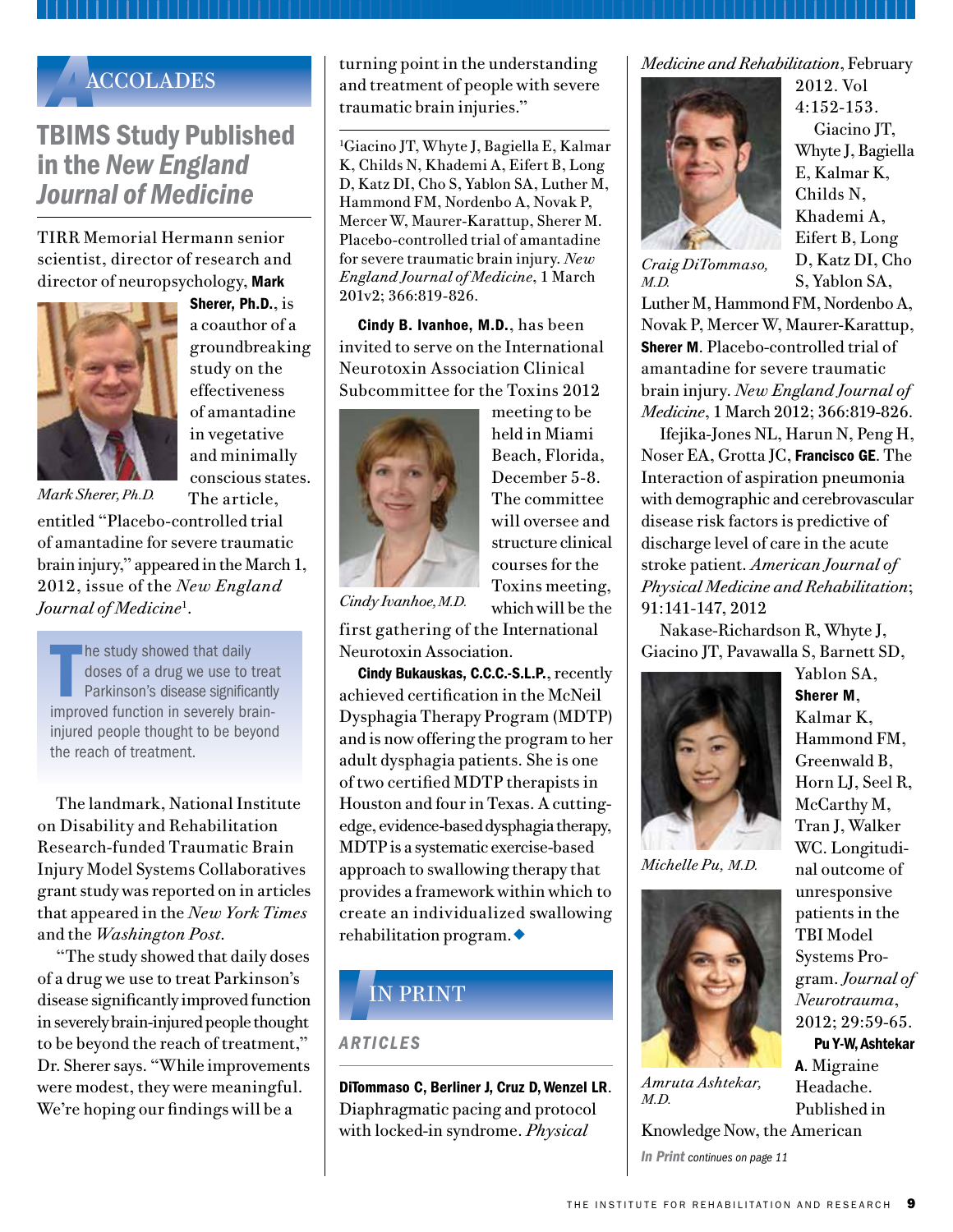### *O*ON THE PODIUM

Cruz D. Application of diaphragmatic stimulation for a patient with pontine ischemia. Poster presentation at the Open Forum of the 57th Association for Respiratory Care Congress, Tampa,



November 2011. De Joya AL. Mobility and balance diagnostic classification system for neurological physical therapy. Poster presentation at the 2012 American

*Darby Cruz, R.R.T., B.S.R.T.*

Physical Therapy Association Combined Sections Meeting in Chicago.

Durand-Sanchez A, Chang S-H, DiTommaso C, Li S. Does the non-impaired limb help the impaired limb during bilateral motor tasks in hemiparetic stroke patients? Presented at the Association of American Physiatrists

(AAP) annual meeting, Las Vegas, March 2012, and winner of the AAP Best Paper Award.

Elms E. Presented the Texas Disability Technology Initiative (TDTI), a

> project headed by Lex Frieden, at the Pacific Rim International Conference on Disability and Diversity, Honolulu, March 2012. Dr. Elms was also invited to present TDTI research findings to disability community leaders, legislators, vendors and the general public on March 30, at an event orga-



*Edward Elms, M.D.*



*Lex Frieden*

nized by the Assistive Technology Resource Centers of Hawaii.

Francisco, GE. Moderated a panel discussion at the Neuroscience Research Center's 17th Annual Public Forum, "Rehabilitation," held in January 2012 in Houston. Jeffrey Berliner, D.O., Corwin Boake, Ph.D., and TIRR Memorial Hermann collaborator



Marsha O'Malley, Ph.D., associate professor in the department of Mechanical Engineering and Materials Science at Rice University and a co-founder of

*Corwin Boake, Ph.D.*

Houston Medical Robotics, also participated.

Hampton S, Li S. Quantification of effort during isometric finger force production using the Borg Scale. Presented at the American Academy of Physiatrists annual meeting, Las Vegas, March 2012.

Pappadis MR. Am I still the same

### *I*IN THE NEWS

TIRR Memorial Hermann Hotwheels and Houston Rollin' Warriors were showcased during a half-time exhibition of the Rockets vs. Timberwolves game on Wheelchair Basketball Night, NBA.com, Feb. 17.

Former TIRR Memorial Hermann patient Nicholas Tijerina and his family were special guests at a Houston Rockets game, received a behindthe-scenes tour and met with players. *KRGV-TV, Fox Sports Houston, MVP Texas, Clutch Fans, Feb. 19.*

Jackson Pierce, an outpatient, was born with bilateral tibial hemimelia – partial or total absence of the tibia or shinbone – causing his legs to turn



*Patient, Nicholas Tijerina shoots hoops with Houston Rockets forward-center, Luis Scola*

inward. Only 2 years old, Jackson works with a therapist three days a week at TIRR Memorial Hermann's Pediatric Rehabilitation program and continues therapy at home with his family. *KPRC Channel 2, Feb. 22.*

Following a stroke, ABC 13's Tim Melton has been off the air since October 2011. He checked in with his audience and thanked his family and the medical staff at TIRR Memorial Hermann for walking with him through each step of his recovery and rehabilitation. *ABC Channel 13 KTRK, March 1.*

Jersey Village High School senior Kaitlyn Eaton has earned enough attention on the court to join the University of Illinois wheelchair basketball team next season. She plays for the TIRR Memorial Hermann Hotwheels, ranked second in the nation. *Fox Sports Houston, March 8.* ♦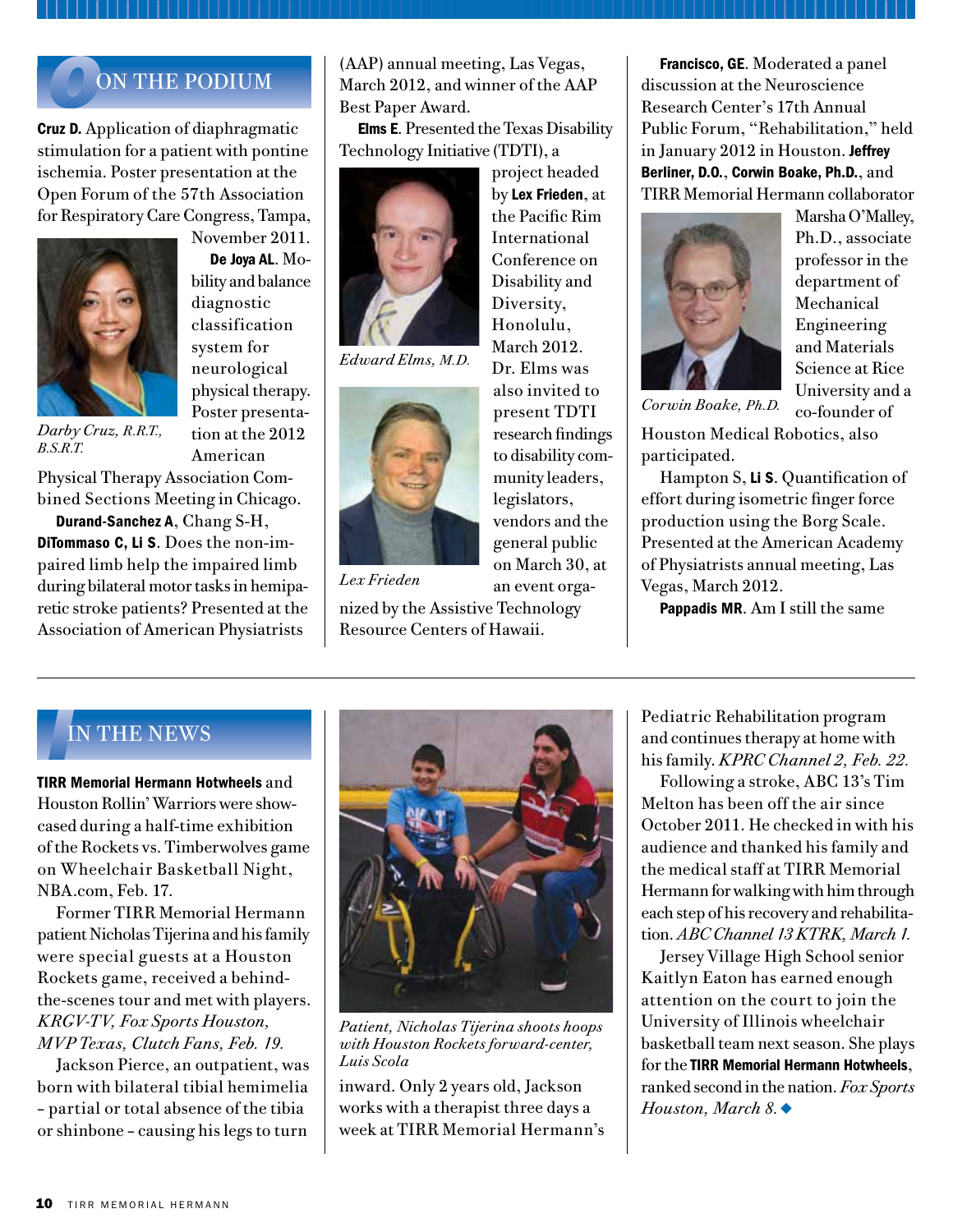person?: Psychosocial adjustment to



*Monique R. Pappadis, M.Ed., C.H.E.S., C.C.R.P.*



*Diana Mazzei, M.A.,* 

traumatic brain injury. Presented at the 2011 Social Work Research Conference, University of Houston, December 2011.

Pappadis MR, Sander AM, Mazzei DM. Soy diferente: Experiences of Spanish-speaking persons with traumatic brain injury. Abstract for poster presentation at the 2012 Race, Ethnicity and Disabilities: State of the Science

*L.P.C.*

Conference, Arlington, Virginia, March 2012.

Roebuck ST, Sherer M. Predicting outcome after TBI: Translating

empirical findings into clinical practice. Course taught at the Annual Meeting of the National Academy of Neuropsychology, Marco Island, Florida, November 2011.

Li S. Shuo-Hsiu C, Francisco GE, Verduzco-Gutierrez M. Spasticity: Brainstem mechanisms and relation



to stages of motor recovery after stroke. Presented at the Association of Academic Physiatrists meeting, Las Vegas, March 2012.

*Sheng Li, M.D., Ph.D.*

Szot L, Tseng E, Seale J, De Joya A. Development of evidence-based decision-making algorithms for balance and gait outcomes measures. Poster presentation at the 2011 Texas Physical Therapy Association (TPTA) Annual Conference, The Woodlands, Texas, October 2011, and winner of

the TPTA Annual Conference Poster Presentation Award. Also presented at the 2012 American Physical Therapy Association Combined Sections Meeting in Chicago.

Hale J, Seale J. Translating evidence to practice: Development of a task-



*Jennifer Hale, P.T., D.P.T., N.C.S.*

specific circuit training group for individuals with acquired brain injury in a community re-entry program. Poster presentation at the 2011 Texas Physical Therapy

Association (TPTA) Annual Conference, The Woodlands, Texas, October 2011, and at the 2012 American Physical Therapy Association Combined Sections Meeting in Chicago.  $\blacklozenge$ 

#### *In Print continued from page 9*

Academy of Physical Medicine and Rehabilitation online educational database, November 2011.

Yozbatiran N, Berliner J, O'Malley MK,



Pehlivan AU, Kadivar Z, Boake C, Francisco GE: Robotic training and clinical assessment of upper extremity movements after spinal cord

injury: A single case report. *Journal of Rehabilitation Medicine* 2012; 44:186-88. *Jeffrey Berliner, D.O.*

#### *Book Chapters*

Sander AM, Clark AN. Re-connecting with relationships and community

> activities after brain injury. In Fraser RT, Johnson KL, Bell KR (Eds.) *Living Life Fully After Brain Injury: A Workbook for Survivors,*



*Allison Clark, Ph.D.*

*Families and Caregivers.* Youngsville, North Carolina: Lash & Associates Publishing/Training, Inc., 2011.

Sander AM. Sexuality after traumatic brain injury. In Zollman FS. (Ed.)

*Manual of Traumatic Brain Injury Management*. New York: Demos Publishing, 2011, pp. 277-282.



Roebuck-Spencer T, Sherer M. Moderate and severe traumatic brain injury. In G. Larrabee (Ed.). *Forensic Neuropsychology: A Scientific* 

*Approach 2nd Angelle Sander, Ph.D. Ed* (pp. 260-280) 2012. New York: Oxford University Press, Inc. ♦